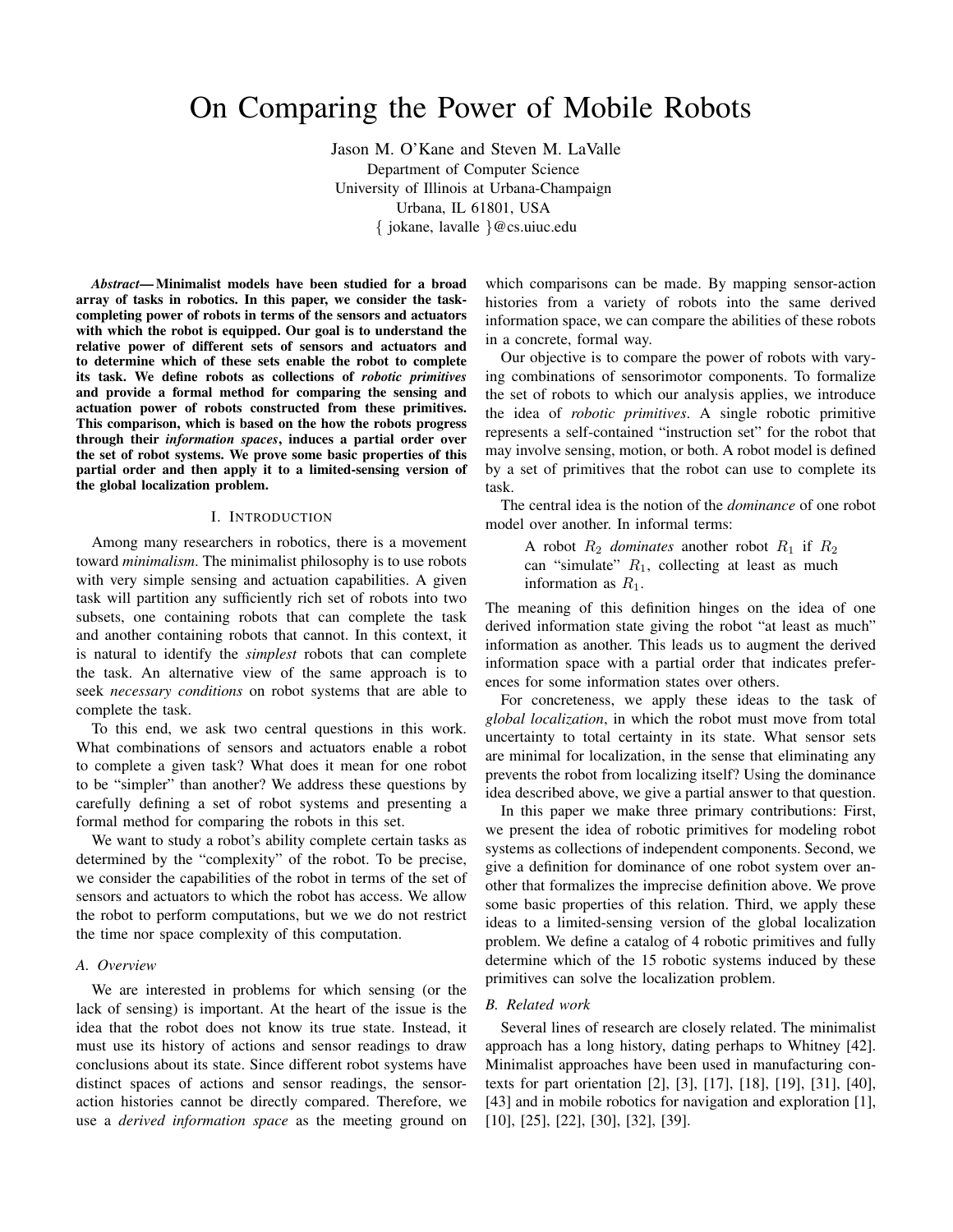More directly, a few works have attempted to identify sensing requirements of tasks. Brafman et al. [9] consider very similar issues for distributed teams of physically identical robots in discrete state spaces. Donald [14] also performs a similar analysis, characterizing tasks according to their complexity measured in bit-seconds. Erdmann [16] applies preimage backchaining to the problem of sensor design. Although we are strictly interested in the physical abilities of the robot, other work has explored the computation power needed for various tasks [7], [8], [21]. Our work is distinguished from these antecedents in at least two important ways. First, rather than holding the robot's motor capabilities fixed, we allow interactions between sensing and motion to be explicitly modeled with robotic primitives. Second, by considering the problem in the robot's information space, we can, in a general way, explicitly reason about the robot's state uncertainty.

Since we consider a global localization task in some detail, it is worth mentioning the enormous body of work on localization methods for robots with many different kinds of sensing systems. Some methods [5], [6], [11], [12], [13], [20], [37], [26], [41] passively observe the motions of the robot in order to draw conclusions about the robot's state. Others [15], [23], [24], [33], [34], [35], [36] actively drive the robot to reduce uncertainty.

While the examples in this paper use nondeterministic uncertainty, which is based on set membership, the basic structure of our analysis is compatible with probabilistic uncertainty models like those of [38]. Many probabilistic methods (for example, [4], [28]) can be characterized as operating in an information space whose members are probability distributions over state space. In this sense, the model of uncertainty we use is orthogonal to the questions we address in this work.

#### *C. Organization*

This paper is organized as follows. Section II lays a foundation of basic definitions for robotic planning problems. Section III introduces the concept of a robotic primitive and defines the set of robots induced by a catalog of primitives. In Section IV we describe the information preference relation, a partial ordering over derived information space that formalizes the idea that some information states are better than others. The definition of dominance and some basic properties thereof appear in Section V. In Section VI, we apply the results from Sections III, IV, and V to the global localization task. Section VII contains discussion and conclusions.

#### II. BASIC DEFINITIONS

In this section we present some general definitions for robotic planning problems.

#### *A. States, actions, and observations*

We allow a robot to move in a state space X. Generally X will be the configuration space [29] of the robot. The examples in this paper are for a point robot with orientation in the plane. In these examples, we use  $X = W \times S^1$ , in which  $W \subset \mathbb{R}^2$ is the robot's environment and  $S^1 = [0, 2\pi]/\sim$ , where  $\sim$  is



Fig. 1. A robot in a planar environment W. Its state space is  $X = W \times S^1$ .

an equivalence relation identifying 0 and  $2\pi$ , represents the robot's orientation.

Time proceeds in variable-length *stages*, indexed by consecutive integers starting with 1. In each stage, the robot selects an action  $u$  from its action space  $U$  and moves to a new state according a state transition function  $f : X \times U \to X$ . At the conclusion of each stage, the robot's sensors provide an observation  $y$  from an observation space  $Y$ , according to  $h: X \times U \rightarrow Y$ . Call h the robot's *observation function*. Let  $x_k$ ,  $u_k$ , and  $y_k$  denote respectively the state, action, and observation at stage  $k$ . These sequences are related to each other by  $f$  and  $h$ :

$$
x_{k+1} = f(x_k, u_k) \tag{1}
$$

$$
y_k = h(x_k, y_k). \tag{2}
$$

For convenience, we also define an iterated version of f that applies  $k$  actions in succession:

$$
f^{k}(x, u_{1},..., u_{k}) = f(\cdots f(f(x, u_{1}), u_{2})\cdots), u_{k}).
$$
 (3)

The robot's capabilities are modeled in the action and observation sets  $U$  and  $Y$  and in the maps  $f$  and  $h$  that interpret these sets.

Although we are assuming in this paper that both state transitions and observations are deterministic, we believe that in a broader context, managing unpredictability in motion and sensing is a crucial issue. We omit such uncertainty here only because it would unnecessarily complicate the analysis without providing many new insights. A discussion of the extensions needed to allow this kind of uncertainty appears in Section VII-A.

#### *B. Information spaces*

Although the robot does not know its state, it does have access to the history of actions it has selected and observations it has made. The space of such histories is the robot's *history information space* (history I-space), denoted  $\mathcal{I}_{hist}$ . After  $k$ stages, the robot's *history information state* (history I-state) is a 2k-dimensional vector  $\eta = (u_1, y_1, \ldots, u_k, y_k)$ . We occasionally abuse notation by writing  $(\eta, u_{k+1}, y_{k+1})$  for the history I-state formed by appending  $u_{k+1}$  and  $y_{k+1}$  to  $\eta$ .

We may define a *policy*  $\pi : \mathcal{I}_{hist} \to U$  over history I-space. As a shorthand, we define a function  $F$  that applies a policy several times in succession, starting with some state  $x$ :

$$
F^{0}(\eta, \pi, x) = \eta \tag{4}
$$

$$
F^{k}(\eta, \pi, x) = (\eta_{k-1}, \pi(\eta_{k-1}), h(x, \pi(\eta_{k-1}))),
$$
 (5)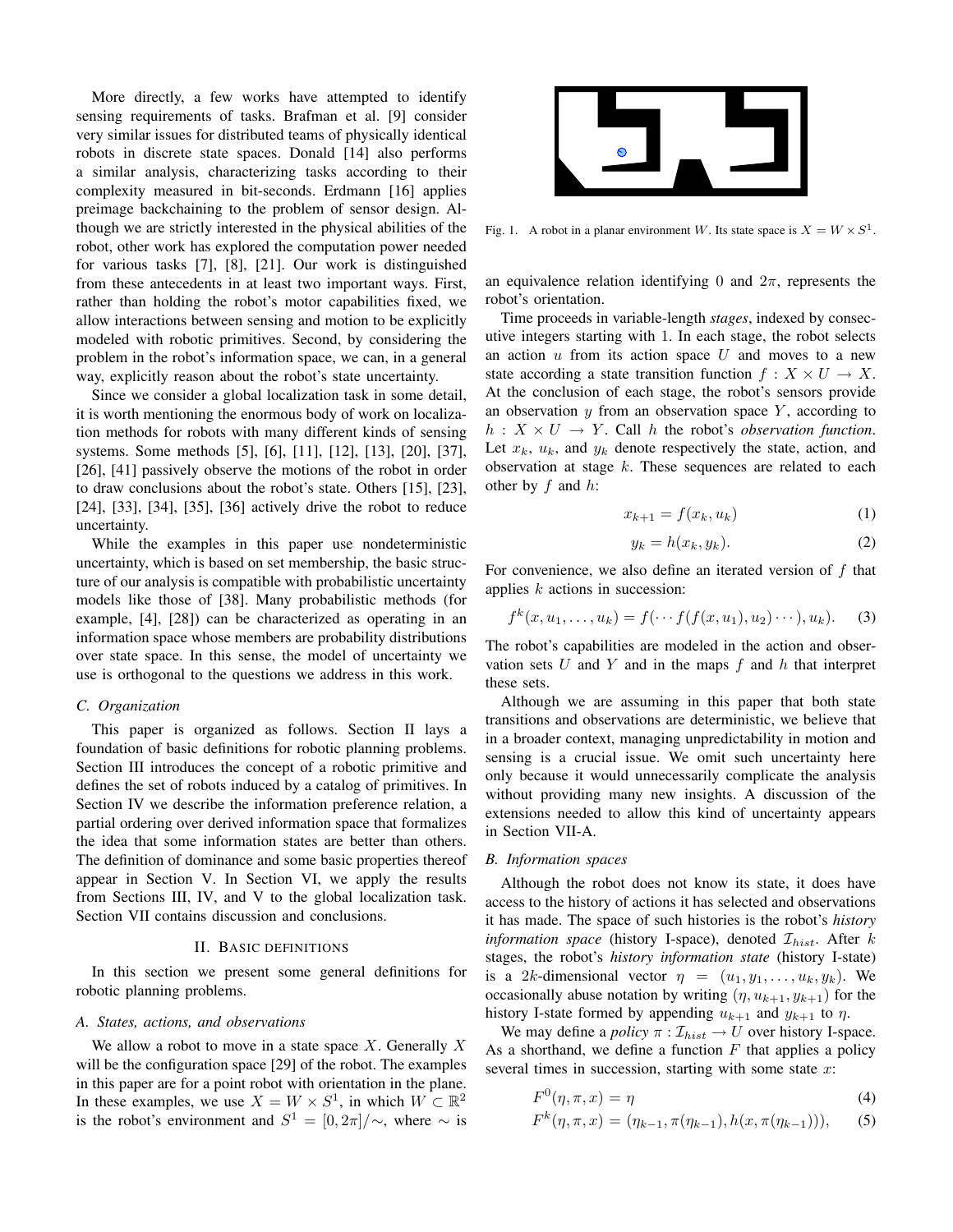in which  $\eta_{k-1} = F^{k-1}(\eta, \pi, x)$ . Note that  $F^k$  depends on the true state  $x$  (which is unknown to the robot) because  $x$ influences the observation sequence that the robot receives.

The history I-space is not particularly useful by itself. For pairs of robots whose action or observation spaces differ, the history I-spaces also differ, making the history I-space unhelpful for comparing robots. For these reasons, we select a *derived information space* (derived I-space) I and an *information mapping* (I-map)  $\kappa : \mathcal{I}_{hist} \to \mathcal{I}$ . If the history I-spaces of several robot models are mapped to the same derived Ispace  $I$ , then the robots can be compared by examining their progression through  $\mathcal{I}$ .

An important special case is the value of  $\kappa$  for an empty history, i.e. κ( ). This value gives an *initial condition* for the robot, reflecting any knowledge the robot may have before its execution begins. In principle, we may select  $\mathcal I$  and  $\kappa$ arbitrarily. The usefulness of a derived I-space lies in its ability to fully capture the information relevant to the task of interest.

*Example 1:* We define the *nondeterministic I-space*  $\mathcal{I}_{ndet}$ , in which derived I-states are nonempty subsets of  $X$ . The interpretation is that the robot's derived I-state is a minimal set guaranteed to contain the true state. The I-map  $\kappa_{ndet}$ :  $\mathcal{I}_{hist} \rightarrow \mathcal{I}_{ndet}$  can be defined recursively

$$
\kappa_{ndet}(\ ) = X \tag{6}
$$

$$
\kappa_{ndet}(\eta, u, y) =
$$
  
{ $f(x, u) \mid x \in \kappa_{ndet}(\eta), y = h(x, u)$ } (7)

In Equation 6, we assume the robot initially has no information about its state.

# *C. Tasks and solutions*

We define a *task* for the robot as a goal region in  $\mathcal{I}_G \subseteq \mathcal{I}$ that the robot must reach. A *solution* is a policy  $\pi$  under which, for any  $x \in X$ , there exists l such that  $F^l(\eta_1, \pi, x) \in \mathcal{I}_G$ .

# III. DEFINING A SET OF ROBOT SYSTEMS

In this section we discuss how a set of robots can be defined in terms of a set of independent components.

## *A. Robotic primitives*

At the most concrete level, a robot is a conglomeration of motors and sensors connected to some sort of computer. Between these components there may be interactions via open- or closed-loop controls. We abstract this complexity by defining the notion of a *robotic primitive*. Each robotic primitive defines a "mode of operation" for the robot. When primitives are implemented, they may draw on one or more of the robot's physical sensors or actuators. Every kind of motion or sensing available to the robot must be modeled as a robotic primitive. Formally, we define robotic primitives in terms of the action and observation abilities they provide.

*Definition 1:* A *robotic primitive* (or simply a *primitive*) is a tuple

$$
(U_i, Y_i, f_i, h_i) \tag{8}
$$



Fig. 2. Sample executions of the primitives of Examples 2 and 3. [top]  $P_A$ allows the robot rotate relative to its current orientation. [bottom]  $P_C$  allows the robot to rotate relative to a globally defined "north" direction.

giving an action set  $U_i$ , an observation set  $Y_i$ , a state transition function  $f_i: X \times U_i \to X$ , and an observation function  $h_i$ :  $X \times U_i \to Y_i.$ 

We now give several examples to illustrate the idea. Examples 3-7 apply to a point robot with orientation in the plane, so  $X = \mathbb{R}^2 \times S^1$ . Illustrations of these primitives appear in Figures 2-4. We will revisit these examples in Sections V and VI.

*Example 2:* Let  $P_A = (S^1, \{0\}, f_A, h_A)$ . Let  $f_A$  compute relative rotations, so that from a state  $x = (x_1, x_2, \theta)$ , we have  $f_A(x, u) = (x_1, x_2, \theta + u)$ . Since  $Y_A = \{0\}$  contains only a dummy element,  $h_A$  is a trivial function always returning 0. This primitive can be implemented with an angular odometer on a mobile robot capable of rotating in place.

*Example 3:* Let  $P_C = (S^1 \sqcup \{0\}, S^1, f_C, h_C)$ . The  $\sqcup$ notation indicates a disjoint union operation, under which identical elements from different source sets remain distinct. Define  $f_C(x, u)$  to set the rotation coordinate of x to equal u if  $u \in S^1$  or to leave x unchanged if  $u \in \{0\}$ . The observation function  $h<sub>C</sub>$  returns the robot's final orientation. This primitive amounts to allowing the robot to orient itself with respect to a global reference frame, or to sense its current orientation without rotating. This primitive can be implemented using a compass on a robot that can rotate in place.

*Example 4:* Let  $P_T = (\{0\}, \{0\}, f_T, h_T)$ . Define  $f_T$  to compute a forward translation to the obstacle boundary. This primitive can be implemented with a contact sensor on a mobile robot that can reliably move forward.

*Example 5:* Let  $P_L = ([0, \infty), [0, \infty), f_L, h_L)$ . For  $x \in X$ and  $u \in U$ , define  $f_L(x, u)$  to compute a forward translation of distance at most  $u$ , stopping short only if the robot reaches an obstacle first. The observation  $h_L(x, u)$  is the actual distance traveled. This primitive can be implemented with a linear odometer. Depending on implementation issues, a contact sensor may be needed as well.

*Example 6:* Let  $P_R = (\{0\}, [0, \infty), f_R, h_R)$ . Again  $f(x, u) = x$  for all x and u. The observation  $h(x, u)$  is the distance to the nearest obstacle directly in front of the robot. This primitive models the capabilities of a forwardfacing unidirectional range sensor.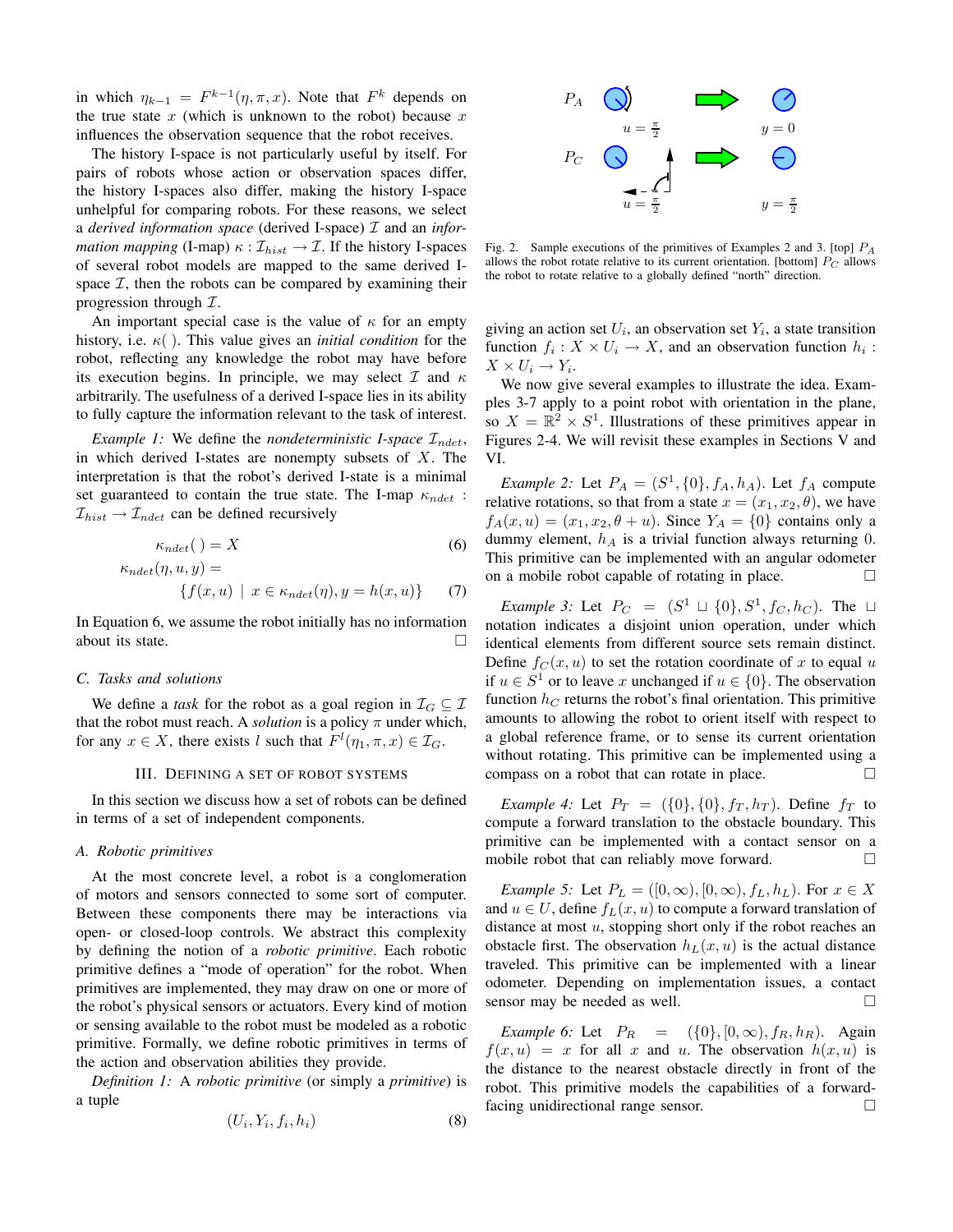

Fig. 3. Sample executions of the primitives of Examples 4-6. [top]  $P_T$  allows the robot to translate forward until it reaches an obstacle. [middle]  $P_L$  allows a robot to specify a distance to translate. [bottom]  $P_R$  allows the robot to measure the distance forward to the nearest obstacle, but does not change the robot's state.



Fig. 4. A sample execution of the primitive of Example 7. The robot senses its position, but its state does not change.

*Example 7:* Let  $P_G = (\{0\}, \mathbb{R}^2, f_G, h_G)$ . For all  $x \in X$ ,  $f_G(x, 0) = x$ , so that this primitive never changes the robot's state. For a state  $x = (x_1, x_2, \theta)$ , let  $h(x, 0) = (x_1, x_2)$ . This primitive roughly corresponds to a GPS device that the robot can periodically poll to determine its location in the plane.  $\Box$ 

Others possibilities for primitives include landmark sensors, wall followers, visibility sensors, etc. A more complete listing of sensors suitable for adaptation into robotic primitives appears in Section 11.5.1 of [27].

We believe there are several benefits to modeling robot systems as collections of primitives. First, we claim that robotic primitives represent roughly the right level of abstraction at which *planning* problems are interesting but manageable. If we consider sensors at too fine a level of detail, the problem takes on the character of a closed-loop control system. If the primitives are too sophisticated, we risk trivializing the planning problem while creating an unbearable modeling burden. Second, by dividing time into stages, we avoid the technical difficulties of describing the robot's progression through  $\mathcal I$  in continuous time. This consideration is increasingly important if we allow noise to affect state transitions or observations.

# *B. A catalog of primitives*

Let  $RP = \{P_A, \ldots, P_N\}$  denote a catalog of primitives. A *robot model* (or simply a *robot*) is a nonempty subset of  $\mathcal{RP}.$  A robot  $R = \{P_{i_1}, \ldots, P_{i_m}\} \subseteq \mathcal{RP}$  has action set  $U_R = U_{i_1} \sqcup \cdots \sqcup U_{i_m}$  and observation set  $Y_R = Y_{i_1} \sqcup \cdots \sqcup Y_{i_m}$ . The state transition function  $f_R$  :  $X \times U_R \rightarrow X$ , and observation function  $h_R : X \times U_R \rightarrow Y_R$ , are formed by unioning the  $f$  and  $h$  maps from the relevant primitives. Since robots are defined by sets of primitives, it is meaningful to apply standard set operations such as union or intersection directly to robots. It is also helpful to define the *global history I-space*  $\widehat{\mathcal{I}}_{hist}$ , which contains all sensor-action histories that may be encountered by any robot constructed from primitives in RP.

As we have already discussed, different types of robots have distinct action and observation sets. Therefore the histories cannot be directly compared. Instead, choose a derived Ispace  $\mathcal I$  and an I-map  $\kappa : \widehat{\mathcal I}_{hist} \to \mathcal I$  in which to make the comparisons. Since the domain of  $\mathcal{I}_{hist}$  includes actions and observations for any primitive,  $\kappa$  fully defines a map from the history I-space of any robot model into  $\mathcal I$ . The choice of  $\kappa$  and  $I$  is crucial because our definition of dominance (Definition 4) is parameterized by  $\kappa$  and  $\mathcal{I}$ . Our analysis is task-independent only to the extent that  $\mathcal I$  can encode the tasks (that is, the goal regions) in which we are interested.

# IV. THE INFORMATION PREFERENCE RELATION

Our goal is a dominance relation under which we can declare one robot "better than" another. To do so, we need a formal notion of one I-state being "more informed than" another. To that end, equip  $\mathcal I$  with a partial order we call an *information preference relation*. Write  $\eta_1 \preceq \eta_2$  to indicate that  $\eta_2$  is a refinement of  $\eta_1$ . We require  $\preceq$  to have the property that for any  $\eta_1, \eta_2 \in \mathcal{I}_{hist}$ , and for any  $u \in U$  and  $y \in Y$ ,

$$
\kappa(\eta_1) \preceq \kappa(\eta_2) \implies \kappa(\eta_1, u, y) \preceq \kappa(\eta_2, u, y). \tag{9}
$$

This is a consistency property requiring preference for one Istate over another to be preserved across transitions in I-space.

*Example 8:* Regardless of  $I$  or  $\kappa$ , it is well-defined (but perhaps unhelpful) to use a trivial relation under which  $\kappa(\eta_1) \preceq \kappa(\eta_2)$  if and only if  $\kappa(\eta_1) = \kappa(\eta_2)$ .

*Example 9:* Under nondeterministic uncertainty, we can define  $\kappa(\eta_1) \preceq \kappa(\eta_2)$  if and only if  $\kappa(\eta_2) \subseteq \kappa(\eta_1)$ . It is straightforward to show that Equation 9 is satisfied.  $\Box$ 

The information preference relation we choose affects the goal regions that are sensible to consider. We should select a region in which, for every I-state in the region, we also include any I-states preferable to it. Definition 2 codifies this idea of a rational goal region.

*Definition 2:* Consider a set  $I \subset I$  of derived I-states. If, for any  $\eta_1 \in I$  and  $\eta_2 \in \mathcal{I}$  with  $\eta_1 \preceq \eta_2$ , we have  $\eta_2 \in I$ , then I is *preference closed*.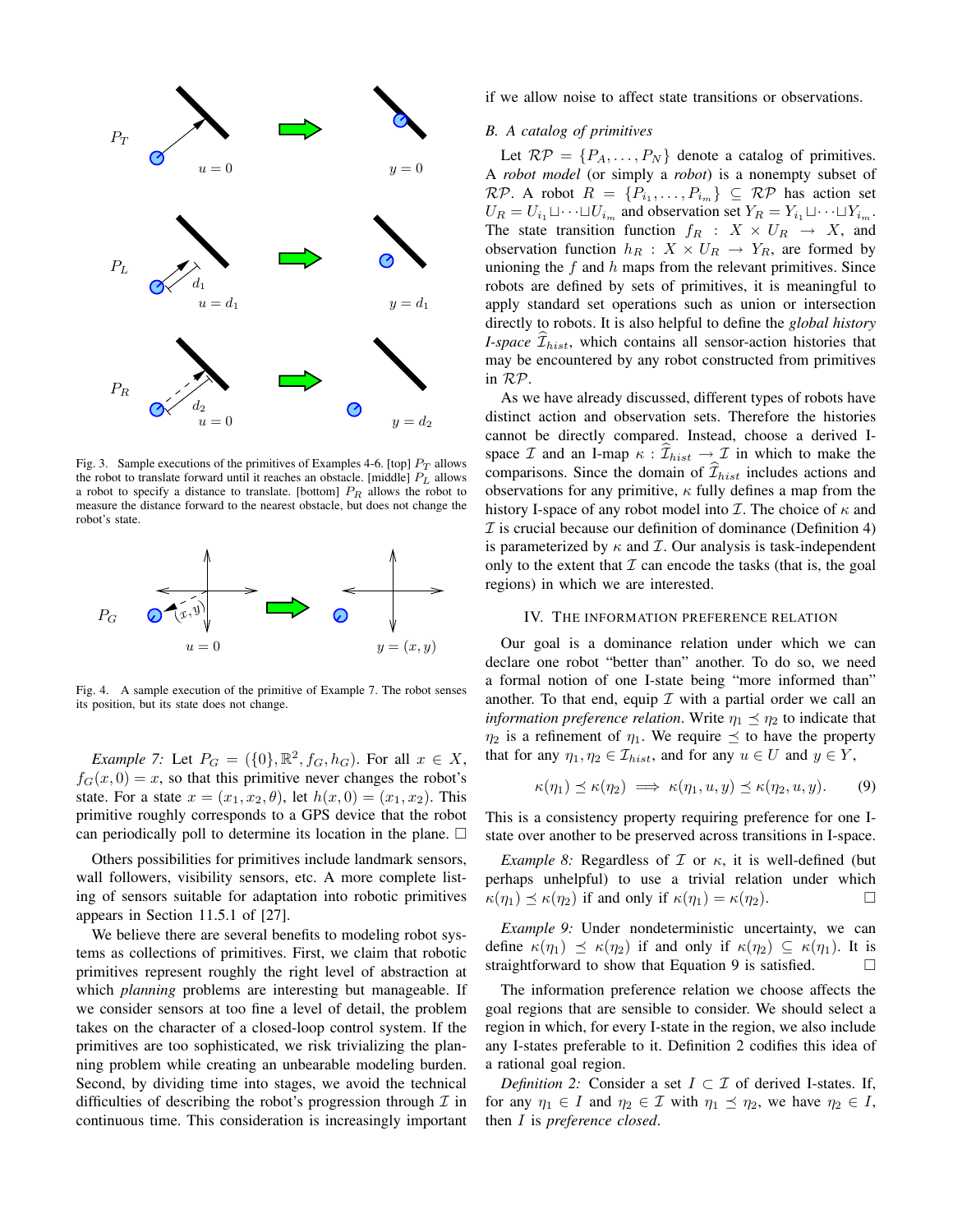

Fig. 5. An illustration of Definition 4. If  $R_2$  can always reach an I-state better than the one reached by  $R_1$ , then  $R_1 \leq R_2$ .

Alternatively, we can view preference closure as a constraint on  $\preceq$ . Fixing a space G of potential goal regions, we admit a partial order  $\preceq$  only if every region in G is preference closed under  $\preceq$ . The trivial definition of  $\preceq$  in Example 8 always passes this test, regardless of  $\mathcal{G}$ .

# V. A DOMINANCE RELATION OVER ROBOT SYSTEMS

Now we turn our attention to a definition of dominance of one robot system over another. This dominance relation induces a partial order over robot systems according to their sensing and actuation abilities. We begin with a technical definition.

*Definition 3:* A state  $x \in X$  is *consistent* with a history I-state  $\eta = (u_1, y_1, \dots, u_k, y_k)$  if there exists some  $x_1 \in X$  such that  $x = f^k(x_1, u_1, \ldots, u_k)$  and  $y_j =$  $h(f^{j-1}(x_1, u_1, \ldots, u_{j-1}), u_j)$  for each  $j = 1, \ldots, k$ .

We can now define the dominance relation. The intuition is that dominance is based on one robot's ability to "simulate" another.

*Definition 4 (Robot dominance):* Consider two robots  $R_1, R_2 \subseteq \mathcal{RP}$ . If, for all

$$
\bullet \ \eta_1 \in \mathcal{I}_{hist}^{(1)},
$$

- $\eta_2 \in \mathcal{I}_{hist}^{(2)}$  with  $\kappa(\eta_1) \preceq \kappa(\eta_2)$ , and
- $u_1 \in U_1$ ,

there exists a policy  $\pi_2 : \mathcal{I}_{hist}^{(2)} \to U$  and a positive integer l such that for all x consistent with both  $\eta_1$  and  $\eta_2$ ,

$$
\kappa(\eta_1, u_1, h(x, u_1)) \preceq \kappa(F^l(\eta_2, \pi_2, x)) \tag{10}
$$

then  $R_2$  *dominates*  $R_1$  under  $\mathcal I$  and  $\kappa$ , denoted  $R_1 \leq R_2$ .

Informally, the definition says that  $R_2$  can always select actions that take it to an I-state at least as good as the one reached by  $R_1$ . See Figure 5. Definition 4 enables us to define robot equivalence in the natural way.

*Definition 5 (Robot equivalence):* For any  $R_1, R_2 \subseteq \mathcal{RP}$ , if  $R_1 \trianglelefteq R_2$  and  $R_2 \trianglelefteq R_1$  then  $R_1$  and  $R_2$  are *equivalent*, denoted  $R_1 \equiv R_2$ . The set of robots equivalent to  $R_1$  is denoted  $[R_1]$ .

## *A. Dominance examples*

Several examples will clarify the definition.



Fig. 6. An illustration of Example 10. The robot  $R_2 = \{P_A, P_L\}$  dominates the robot  $R_1 = \{P_R\}$  because the former can simulate the latter. [left] A distance measurement made directly by  $R_1$ . [right] Distance is measured indirectly by  $R_2$  using its linear odometer.

*Example 10:* Let  $R_1 = \{P_R\}$  and  $R_2 = \{P_A, P_L\}$ . Recall the definitions of these primitives from Examples 3, 5, and 6. We argue under nondeterministic uncertainty that  $R_1 \trianglelefteq R_2$ by showing that  $R_2$  can simulate  $R_1$  in the precise sense of Definition 4. Let  $\eta_1 \in \mathcal{I}_{hist}^{(1)}$  and  $\eta_2 \in \mathcal{I}_{hist}^{(2)}$  with  $\kappa(\eta_1) \preceq$  $\kappa(\eta_2)$ . Since  $U_1 = \{0\}$ , there is only one choice for  $u_1$ . Let  $l = 4$  and define  $\pi_2$  so that  $R_2$ , starting from  $\eta_2$ , executes these actions in succession:

- (1) Use  $P_L$  with a very large input to move forward to the nearest obstacle. Let  $d = h(x, u)$  denote the distance moved.
- (2) Use  $P_A$  with  $u = 180^\circ$  to perform a half turn.
- (3) Use  $P_L$  with  $u = d$  to return the robot to its initial position.
- (4) Use  $P_A$  with  $u = 180^\circ$  to perform a half turn, returning the robot to its original orientation.

This policy is illustrated in Figure 6. From here it is easy to verify that from any  $x \in X$ , we have  $\kappa(\eta_1, u_1, h(x, u_1)) \preceq$  $\kappa(F^4(\eta_2,\pi_2,x)).$ 

*Example 11:* Let  $R_1 = \{P_T\}$  and  $R_2 = \{P_L\}$ . We show under nondeterministic uncertainty that  $R_1 \leq R_2$ . Let  $\eta_1 \in$  $\mathcal{I}_{hist}^{(1)}$  and  $\eta_2 \in \mathcal{I}_{hist}^{(2)}$  with  $\eta_1 \preceq \eta_2$ . There is only one choice for  $u_1$ . Choose  $l = 1$  and define  $\pi_2$  to choose an input for  $P_L$ larger than the diameter of the environment. This causes the motions of  $R_1$  and  $R_2$  to be identical. The resulting derived I-states  $\eta'_1$  and  $\eta'_2$  for  $R_1$  and  $R_2$  are be the same, except that  $R_2$  receives a meaningful sensor reading that may cause one or more candidates to be pruned. This sensor information only makes  $\eta'_2$  smaller, so the preference  $\eta'_1 \preceq \eta'_2$  is preserved. Conclude that  $R_1 \leq R_2$ .

It bears emphasis that the relation induced by Definition 4 depends on  $\kappa$ . The next two examples illustrate this.

*Example 12:* Let  $R_1 = \{P_A\}$  and  $R_2 = \{P_C\}$ . We argue that  $R_1 \leq R_2$  under the usual nondeterministic I-map with the initial condition of total uncertainty. Let  $\eta_1 \in \mathcal{I}_{hist}^{(1)}$  and  $\eta_2 \in \mathcal{I}_{hist}^{(2)}$  with  $\eta_1 \preceq \eta_2$ . Let  $u_1 \in U_1 = S^1$ . Choose  $l = 2$ and define  $\pi_2$  to select the following two actions:

- (1) Use  $P_C$  with  $u = 0$  to sense the robot's orientation without changing the state. Let  $\theta$  denote this orientation.
- (2) Use  $P_C$  to rotate the robot to orientation  $\theta + u$  in the global frame.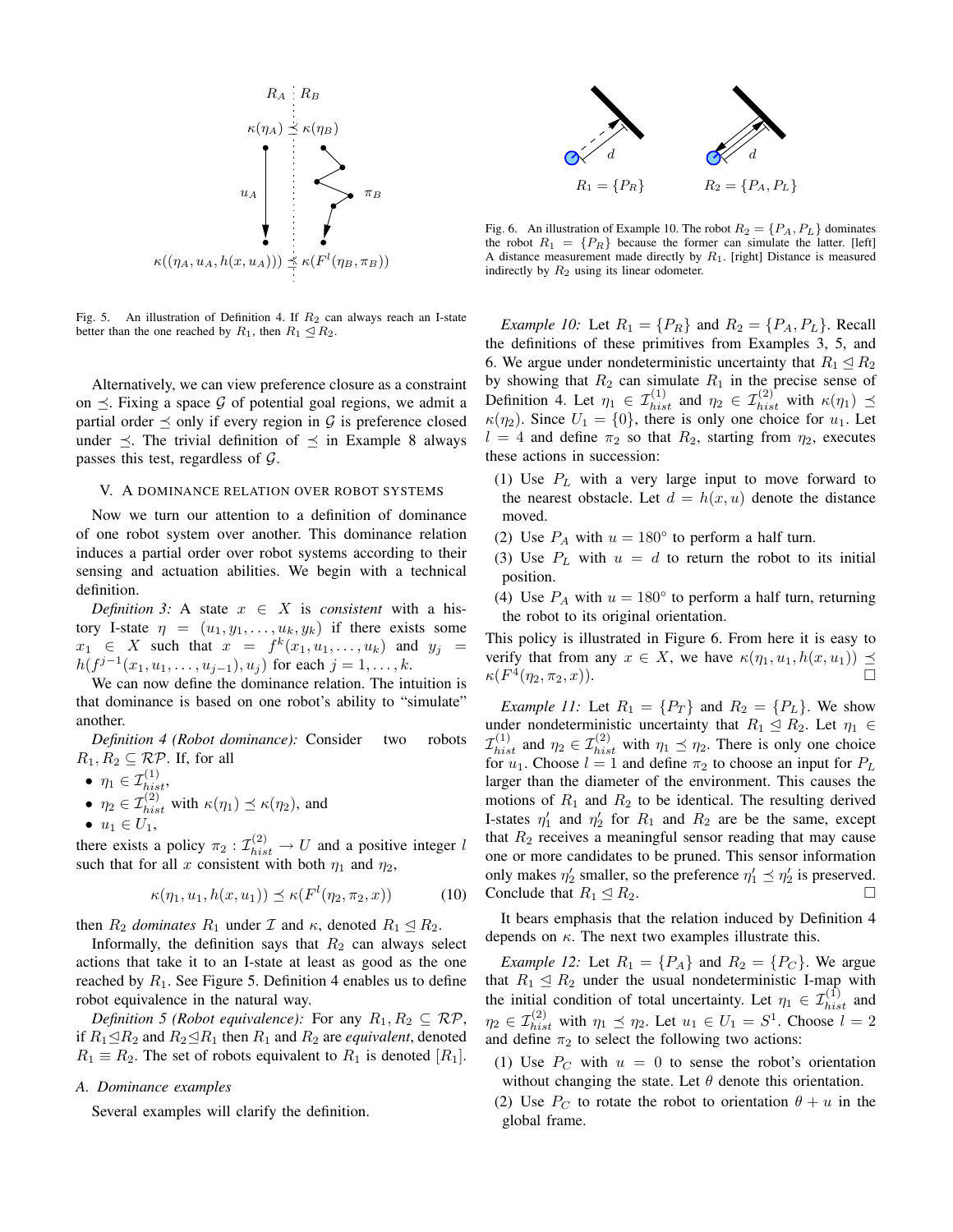As in Example 11, the resulting states for  $R_1$  and  $R_2$  are identical but, since  $R_2$  knows its orientation, it may be able to eliminate some candidates that  $R_1$  cannot. This establishes that  $R_1 \trianglelefteq R_2$ .

Are  $R_1$  and  $R_2$  equivalent under this I-map? No, because  $R_2$  can, with a single action, sense its orientation, but this information can never be gathered by  $R_1$ . Therefore  $R_2 \nleq R_1$ and  $R_1 \not\equiv R_2$ .

*Example 13:* Consider a situation identical to that of Example 12, but modify  $\kappa$  for a different initial condition  $\kappa$  () =  $\mathbb{R}^2 \times {\{\pi/2\}}$ . That is, the robot begins its execution knowing its initial orientation. Then at every step,  $R_1$  knows its orientation in the global frame, and can simulate  $R_2$  using angle addition. Therefore we have  $R_2 \trianglelefteq R_1$ . But using the same reasoning as in Example 12, we know  $R_1 \leq R_2$ . Therefore, for this  $\kappa$ , we have  $R_1 \equiv R_2$ .

# *B. Properties of the dominance relation*

We conclude this section with some basic properties that follow from Definition 4.

*Lemma 1:* The dominance relation  $\triangleleft$  is partial order. Likewise  $\equiv$  is indeed an equivalence relation.

*Lemma 2 (Adding primitives can only help):* For any  $R_1, R_3 \subseteq \mathcal{RP}, R_1 \subseteq R_1 \cup R_3.$ 

*Proof:* Let  $\eta_1 \in \mathcal{I}_{hist}^{(1)}$ ,  $\eta_{13} \in \mathcal{I}_{hist}^{(13)}$ , and  $u_1 \in U_1$ . Assume  $\kappa(\eta_1) \preceq \kappa(\eta_{13})$ . Choose  $l = 1$  and  $\pi_{13}(\eta) = u_1$  for all  $\eta$ . Then we have

$$
\kappa(\eta_1, u_1, h(x, u_1)) \le \kappa(\eta_1, u_1, h(x, u_1)) \n= \kappa(F^l(\eta_1, \pi_1, x)),
$$
\n(11)

completing the proof.

*Lemma 3 (Redundancy doesn't help):* If  $R_1 \leq R_2$ , then  $R_2 \equiv R_1 \cup R_2$ 

*Proof:* Since  $R_2 \cup R_2 = R_2$ , it follows from Lemma 2 that  $R_2 \trianglelefteq R_1 \cup R_2$ . It remains to show that  $R_2 \cup R_1 \trianglelefteq R_2$ . Let  $\eta_2 \in \mathcal{I}_{hist}^{(2)}, \eta_{12} \in \mathcal{I}_{hist}^{(12)}, \text{ and } u_2 \in U_2. \text{ Assume } \kappa(\eta_2) \preceq \kappa(\eta_{12}).$ Choose  $l = 1$  and  $\pi_{12}(\eta) = u_2$  for all  $\eta$ . Then we have

$$
\kappa(\eta_B, u_B, h(x, u_B)) \preceq \kappa(\eta_{12}, u_B, h(x, u_B))
$$
  
=  $\kappa(F^l(\eta_{12}, \pi_{12}, x)),$  (12)

completing the proof.

*Lemma 4 (No unexpected interactions):* If  $R_1 \trianglelefteq R_2$ , then  $R_1 \cup R_3 \trianglelefteq R_2 \cup R_3.$ 

*Proof:* Let  $\eta_{13} \in \mathcal{I}_{hist}^{(13)}$ ,  $\eta_{23} \in \mathcal{I}_{hist}^{(23)}$ , and  $u_{13} \in U_1 \sqcup U_3$ . Assume  $\kappa(\eta_{13}) \preceq \kappa(\eta_{23})$ . Either  $u_{13} \in U_1$  or  $u_{13} \in U_3$ . If  $u_{13} \in U_1$ , then because  $R_1 \trianglelefteq R_2$  there exist  $\pi_3$  and l satisfying the definition for  $R_1 \cup R_3 \subseteq R_2 \cup R_3$ . If  $u_{13} \in U_3$ , then choose  $l = 1$  and  $\pi_{23}(\eta) = u_{13}$  for all  $\eta$ . Then for all x, we have

$$
\kappa(\eta_{13}, u_{13}, h(x, u_{13})) \preceq \kappa(\eta_{23}, u_{13}, h(x, u_{13})) \n= \kappa(F^l(\eta_{23}, \pi_{23}, x)),
$$
\n(13)

completing the proof.

*Corollary 5:* If  $R_1 \equiv R_2$ , then  $R_1 \cup R_3 \equiv R_2 \cup R_3$ .

Lemma 4 might be misleading. Certainly, hardware components can be made to interact in interesting ways. For example, a control system might combine information from linear and angular odometers to execute circular arc motions. This apparent contradiction is an artifact of the selection of the primitive catalog. To be considered in this framework, lowlevel interactions should be modeled as members of  $\mathcal{RP}$  in their own right.

Finally, we connect the idea of dominance to the ability of robots to complete tasks.

*Lemma 6 (Solution by imitation):* Consider two robots  $R_1$ and  $R_2$  with  $R_1 \leq R_2$  and a preference-closed goal region  $\mathcal{I}_G$ .

(a) If  $R_1$  can reach  $\mathcal{I}_G$  then  $R_2$  can reach  $\mathcal{I}_G$ .

(b) If  $R_2$  cannot reach  $\mathcal{I}_G$  then  $R_1$  cannot reach  $\mathcal{I}_G$ .

*Proof:* For part (a) use the policy  $\pi_2$  implied by Definition 4 to complete the task with  $R_2$ . Part (b) is the contrapositive of part (a).  $\Box$ 

### VI. EXTENDED EXAMPLE: GLOBAL LOCALIZATION

In this section we present a detailed example illustrating the definitions of Sections IV and V. We consider a *global localization* task, in which the robot has an accurate map of its environment but has no knowledge of its position within that environment.

# *A. Task definition*

Let  $W \subseteq \mathbb{R}^2$  denote a planar environment in which a point robot moves. Assume that  $W$  is polygonal, bounded, closed, and simply-connected and that the rotational symmetry group of W is trivial. The robot's state space is  $X = W \times S^1$ , accounting for its position within W and its orientation.

We consider a catalog  $RP = \{P_A, P_C, P_T, P_L\}$  of four primitives from Examples 2-4. From these primitives we can form 15 distinct robots. For brevity, we use concatenation to indicate the primitives a robot is equipped with, so that CT refers to a robot with primitive set  $\{P_C, P_T\}$ ; similar names apply to the other 14 robot models.

Select  $\mathcal{I} = \text{pow}(X) - \emptyset$ . For  $\kappa$ , use the nondeterministic map defined in Example 1. The initial condition is total uncertainty, so  $\kappa() = X$ . For  $\preceq$  use the definition from Example 9. The goal region for the localization task is

$$
\mathcal{I}_G = \{ \eta \in \mathcal{I} \mid |\eta| = 1 \}. \tag{14}
$$

That is, we want to command the robot so that only a single final state is consistent with its history I-state. If the robot can complete the task for any  $W$  consistent with the assumptions above, we say that the robot can localize itself.

# *B. Equivalences and dominances*

Although  $RP$  generates 15 robot models, we can use the results of Section V to group them into equivalence classes.

*Theorem 1:* The following equivalences hold:

(a) 
$$
CA \equiv C
$$

 $\Box$ 

(b) 
$$
CTA \equiv CT
$$

(c) 
$$
TL \equiv L
$$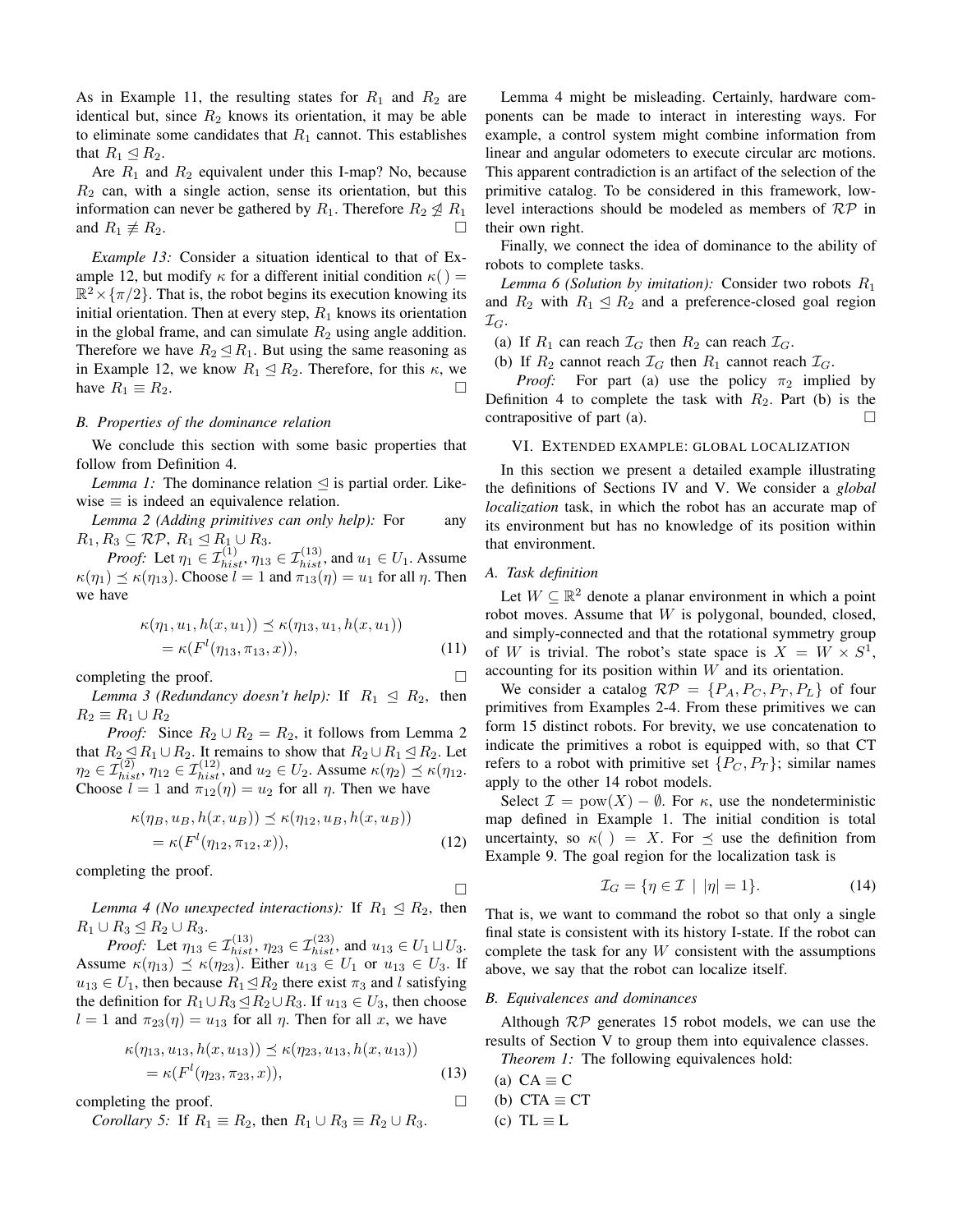

Fig. 7. Fifteen robot models grouped into their eight equivalence classes.

(d) TAL  $\equiv$  AL

(e)  $CAL \equiv CTL \equiv CTAL \equiv CL$ 

The three remaining robot models, A, T, and AT, are in singleton equivalence classes.

*Proof:* (a) Combine Example 12 and Lemma 3. (b) Combine Example 12, Lemma 3, and Corollary 5. (c) Combine Example 11 and Lemma 3. (d) Combine Example 11, Lemma 3, and Corollary 5. (e) Combine Examples 11 and 12, Lemma 3, and Corollary 5.

These equivalences are illustrated in Figure 7. From each, select the unique robot with the fewest primitives and discard the remaining 7 robots. We can state a number of dominances between these classes.

*Theorem 2:* Between representatives of the equivalence classes from Theorem 1, the following dominances hold:

- (a)  $C \triangleleft CT \triangleleft CL$
- (b)  $A \triangleleft AT \triangleleft AL \triangleleft CL$
- (c)  $L \leq AL \leq CL$
- (d)  $T \trianglelefteq AT \trianglelefteq CT \trianglelefteq CL$

*Proof:* Combine Examples 11 and 12 with Lemma 2. □

## *C. Completing the localization task*

Which equivalence classes contain robots that can complete the localization task? First, notice that several robot models are so absurdly simple that we can rule them out immediately.

*Lemma 7:* None of C, A, L, and T can localize themselves.

*Proof:* For C and A, notice that no action changes the robot's position and no observation is influenced by position. Therefore neither robot can ever gather information about its position. For L and T, notice that the robot can never change its orientation. Information available to the robot is limited to the ray extending from its initial state to the nearest obstacle forward. Since W may contain continua of starting states consistent with this information, neither robot can localize itself.  $\Box$ 

Two prior results are helpful for the remaining cases.

*Lemma 8 ([33], [34]):* AL and CT can localize themselves but AT cannot.

Finally, we can finish the classification:

*Lemma 9:* CT can localize itself.

*Proof:* Combine Lemma 6 with Lemma 8. □ The results of Lemmas 7-9 are summarized in Figure 8.

#### VII. DISCUSSION AND CONCLUSION

There are several issues that space limitations prevent us from fully describing.



Fig. 8. Classification of robot models under which the localization task can be completed. Shaded models do not admit a solution. Arrows indicate dominances.

#### *A. Uncertainty in transitions and sensing*

First, as we have already mentioned, we require state transitions and observations to be deterministic. To relax this restriction, extend the state transition and observation functions to include a third parameter chosen by an external decision maker "nature". This leads to  $f : X \times U \times \Theta \rightarrow X$ and  $h: X \times U \times \Psi \rightarrow Y$ . In each stage, nature selects a  $\theta \in \Theta$  and a  $\psi \in \Psi$ . Nature's selections are governed by a nondeterministic or probabilistic uncertainty model which must be specified as part of the problem description. This extension can be incorporated into Definition 4 by the addition of universal quantifiers over  $\Theta$  and  $\Psi$ .

## *B. Reachable sets and preference closure*

The form of Definition 4 is local in an important sense. Comparisons are made based on a robot's ability to simulate another robot's trajectory in  $I$ , step by step. An equivalent "global" definition can be defined in terms of reachable sets and preference closure. Let  $Z(R_i) \subseteq \mathcal{I}$  denote the I-states reachable by  $R_i$  and for  $N \subset \mathcal{I}$ , let  $Pc^{-1}(N)$  denote the set of all I-states  $\eta_1$  for which there exists an  $\eta_2 \in N$  with  $\eta_1 \preceq \eta_2$ . Then  $R_1 \trianglelefteq R_2$  if and only if  $Z(R_1) \subseteq Pc^-(Z(R_2))$ .

## *C. Probabilistic uncertainty*

We have focused our attention on nondeterministic uncertainty. Our results also apply, at least in principle, to probabilistic uncertainty. In this context, the relevant derived Ispace  $\mathcal{I}_{prob}$  is a space of probability distributions over X. It is not immediately clear what the "right" information preference relation over such a space would be. Depending on the models used, it may also be necessary to relax Definition 4 to require only that  $R_2$  can simulate  $R_1$  with sufficiently high probability. More generally, the differences between nondeterministic and probabilistic uncertainty models warrant further exploration. For example, nondeterministic uncertainty has the property that sensing can only help – actions from primitives like  $P_G$ (Example 7) or  $P_R$  (Example 6) that do not change the state will always lead to a derived I-state at least as good as the current one. Under probabilistic uncertainty, this property does not hold; sensing can sometimes increase uncertainty.